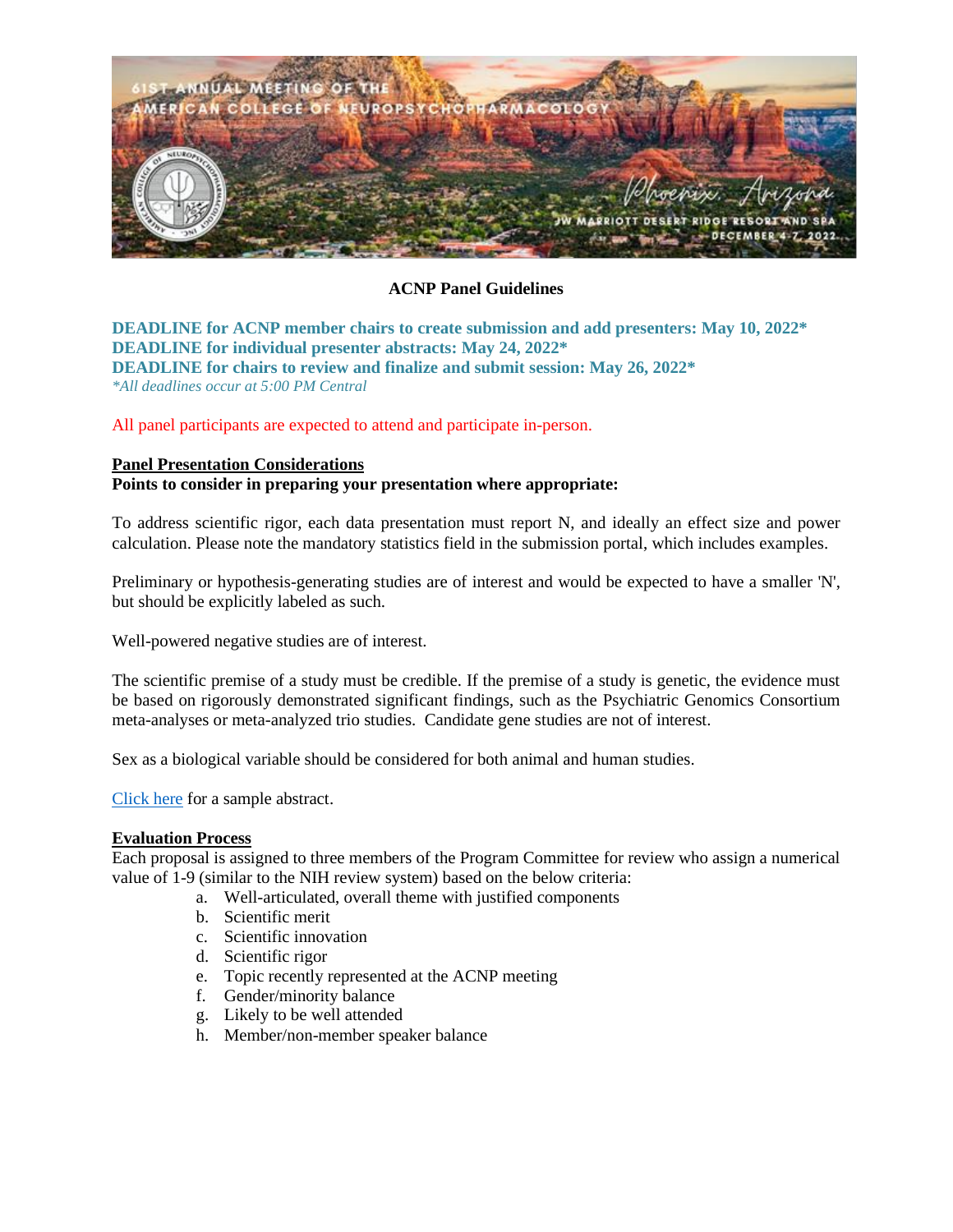### **Selection Process**:

Based on the reviewer scores, proposals are grouped into an "accept" category (around the top third of submitted proposals, typically ranked consistently in the 1-2 range across the three reviewers), a "discuss" category", and a "reject" category (around the bottom third of proposals receiving consistently less strong scores). Each of the proposals in the "discuss" category, typically comprising ~40% of all submitted proposals, is discussed during a day-long Program Committee meeting held in July; structured discussions led by the three original reviewers follow a system modeled after NIH study sections that allows the entire committee to contribute and vote on each of the proposals in this category. Committee members are also given the chance to pull out proposals from the "reject" category for discussion and vote by the whole committee.

# **Panel Guidelines**

- $\diamond$  Panels is a moderately formal 2 ½ hour sessions and will include 1 chair and 4 presenters. There will be no discussant. A co-chair is optional.
- $\cdot \cdot$  The chair will present a very brief, 1-2 minute introduction to outline the goal of the session. The introduction may include one slide if needed. The chair will then moderate a broad 8-minute Q&A discussion at the end of the session.
- ❖ Each of the 4 presentations will last 35 minutes which allows for a 25-minute presentation and 10-minute discussion period. It is important that these times are adhered to.

## ❖ **All panel participants are expected to attend and participate in-person.**

- ❖ Panel sessions will be scheduled with the assumption that **all speakers agree to be available on all days** of the Annual Meeting. All participants will attest a statement to this effect at the time of submission on the submission site. *Special requests to present on a particular day of the week will not be permitted*. Panels will be scheduled by the Program Committee to provide balance on themes throughout the meeting. Chairs of proposed sessions should verify that their participants will be available during the time following the acceptance of the panel prior to the meeting and at all times throughout the meeting.
- ❖ Panel proposals **must be chaired** by an ACNP member, to include all categories of membership (Associate Member, Member, Fellow, Emeritus).
- ❖ Panel participants must be from various institutions, so the meeting attendees get the benefit of cross-institutional collaboration. A strong justification is required for proposals in which all participants are from the same institution.
- ❖ Panel participants should include women, underrepresented minority (including LGBTQ+) and/or early career scientists/clinicians. A strong justification is required for proposals in which participant diversity is not included.
- ❖ An individual **cannot** be listed as a presenter on more than **1 submitted proposal** (mini-panel and/or panel) per year and cannot be listed for more than **2** total roles (chair, co-chair or presenter). This maximum does not include participation in study groups. It is incumbent on the individual to know their potential roles on submitted mini-panels and panels. If an individual is listed on more than 2 total roles at the time of the submission deadline, the panels will not be reviewed. ACNP staff will not be responsible for contacting individuals to clarify which panel they elect to participate on.
- ❖ Panel presenters must be willing to reveal the structure of a compound or gene discussed during their presentations.